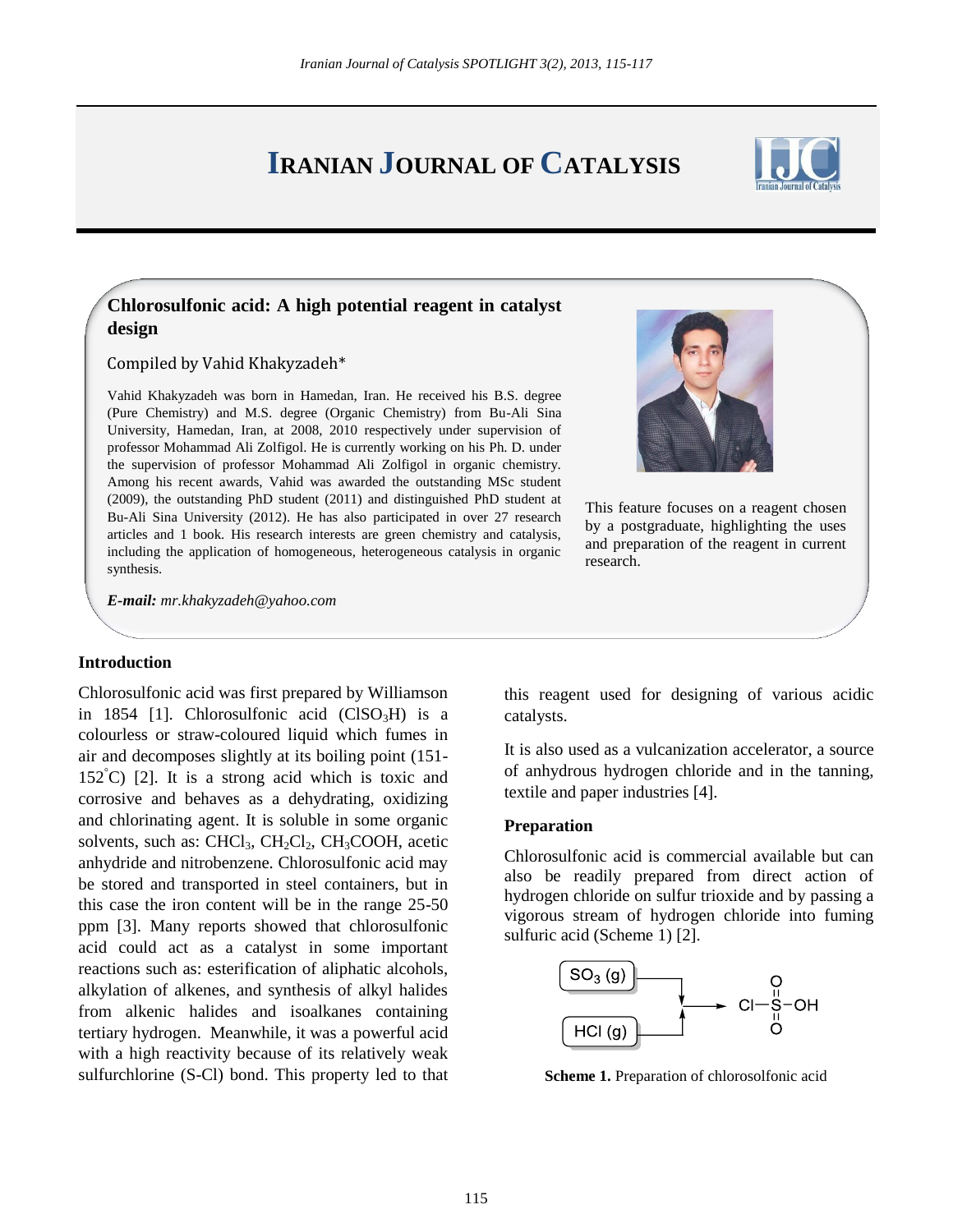## **Abstracts**

**(A) Synthesis of silica sulfuric acid (SSA) as an acidic resin.** Zolfigol reported silica based acidic resin namely silica sulforic acid (SSA) *via* reaction of neat chlorosulfonic acid with silica gel for the first time [5] The SSA is a unique heterogeneous acidic catalyst and has been used widely in organic functional group transformation [6]. It should be mentioned that SSA used in over 300 research papers so far. Recently, they reported a new developed model of SSA in nano scale (between 60 and 90 nm) [7].

**(B) Design an acidic nano magnetic particle**   $[sulfonic acid supported \gamma-Fe<sub>2</sub>O<sub>3</sub> {Fe<sub>2</sub>O<sub>3</sub>-SO<sub>3</sub>H}].$ At 2012, a magnetic particle-supported sulfonic acid catalyst was prepared for the first time by Zolfigol and co-workers [8]. These particles were prepared immediately with a low cost procedure and had several positive points such as; High activity in Hantzsch synthesis, high reusability (over 5 runs), stable and high densities of functional groups. After this report,  $Fe<sub>3</sub>O<sub>4</sub>-SO<sub>3</sub>H$  (magnetite nanocatalyst) was also prepared at 2013 by Gawande [9].

**(C) Sulfonic acid functionalized imidazolium salts (SAFIS).** Sulfonic acid functionalized imidazolium salts were synthesized by loaded sulfonic acid groups on 1-methyl imidazole and imidazole and produced new family of ionic liquids with amazing properties. These ILs were successfully employed as catalysts in several organic transformations [10]. In continues of this research, synthesis of 1-sulfopyridinium chloride as a new, homogeneous and reusable catalyst was reported [11].

**(D) Synthesis of a** *bio***-supported catalyst.** Cellulose as a very cost-effective and biodegradable compound was converted to their sulfonic acid derivative by the reaction with  $CISO<sub>3</sub>H$  to give cellulose sulfuric acid (CSA). CSA showed catalytic properties and *α*-Amino nitriles are synthesized by a one-pot threecomponent condensation reaction of amines, aldehydes and trimethylsilylcyanide in the presence of a catalytic amount of it as a *bio*-supported catalyst [12].